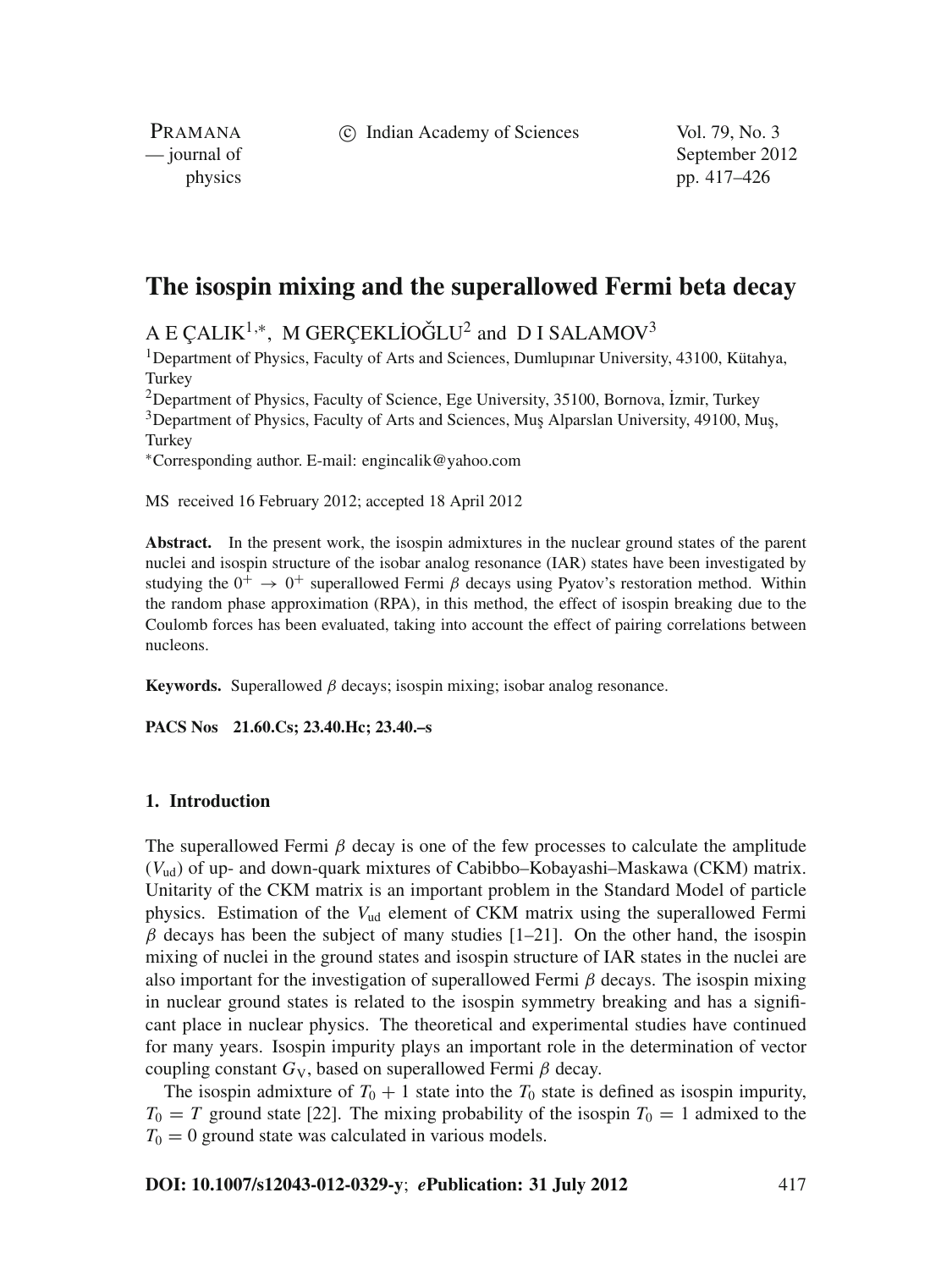The isospin mixing probabilities in  $N = Z$  nuclei between  $A = 50$  and 100 were calculated by several studies [23–25]. Hamamoto and Sagawa [23] have computed these probabilities using the Hartree–Fock + Tamm–Dankoff (HF+TD) or HF+RPA approximation with the Skyrme-type interactions. Dobaczewski and Hamamoto [24] have evaluated them by the deformed HF solutions with Skyrme interaction. Colò *et al* [25] have estimated  $T = T_0 + 1$  isospin mixing into the  $T = T_0$  ground state of  $N = Z$ nuclei with Hartree–Fock (HF) calculations using Skyrme forces. Suzuki *et al* [26] and Sagawa *et al* [27] have investigated the possible relations between the width of IAR states and isospin mixing probability using a microscopic model. This model is based on the Feschbach projection method [28,29]. Kicinska-Habior [30] defined isospin mixing ´ probability and its dependence on the nuclear temperature. New results of the measured isospin mixing probabilities for S and Ar have been presented. Sagawa *et al* [11] have studied the effect of isospin impurity and isospin symmetry breaking correction (quenching factor) using the microscopic HF and RPA approximation (or TD approximation). The two new effects, the isospin impurity of the core and effect of the charge symmetry breaking (CSB) and charge independence breaking (CIB) forces, have been examined in this study. Another study, the isospin- and angular momentum-projected density functional theory (DFT) has been employed to calculate isospin mixing probability and isospin breaking corrections to  ${}^{40}Ca$ ,  ${}^{42}Sc$ ,  ${}^{80}Zr$  and  ${}^{100}Sn$  isotopes [31].

Auerbach [22] has investigated the Coulomb corrections to superallowed  $\beta$  decay in nuclei. In this study, isospin symmetry breaking correction was denoted as  $\delta_c$  =  $8(V_1/41\xi A^{2/3})P$ , where  $\xi$  is a numerical factor which depends on the model used to describe the isovector monopole,  $V_1 \approx 100 \text{ MeV}$  and *P* is the isospin admixture of the  $T_0 + 1$  state into the  $T_0$  state. Isospin impurity *P* has been calculated using four different models and the details of these four models are given in ref. [32]. One of them is the hydrodynamic model [33]. Estimation for the probability of isospin admixture *P* was given by Bohr and Mottelson based on a hydrodynamical description of isovector monopole state and denoted as

$$
P = 5.5 \times 10^{-7} Z^{8/3}.
$$
 (1)

The isospin admixture probabilities are expected to be proportional to  $Z^{8/3}$  in this model. The second model is based on the non-energy weighted sum rule (NEWSR):

$$
P = \frac{1.8 \times 10^{-7} Z^3}{T + 1}.
$$
\n(2)

The third model is based on the energy weighted sum rule (EWSR):

$$
P = \frac{Z^2 A^{2/3}}{T+1} \times 6.8 \times 10^{-7}.
$$
 (3)

In these three models, the isospin impurity *P* is evaluated in perturbation theory using the notion of isovector monopole resonance (IVMR).

The fourth model is the microscopic model which is based on microscopic RPA calculations of IVMR:

$$
P = \frac{4.3 \times 10^{-6}}{T + 1} \frac{Z^3}{A^{2/3}}.
$$
\n(4)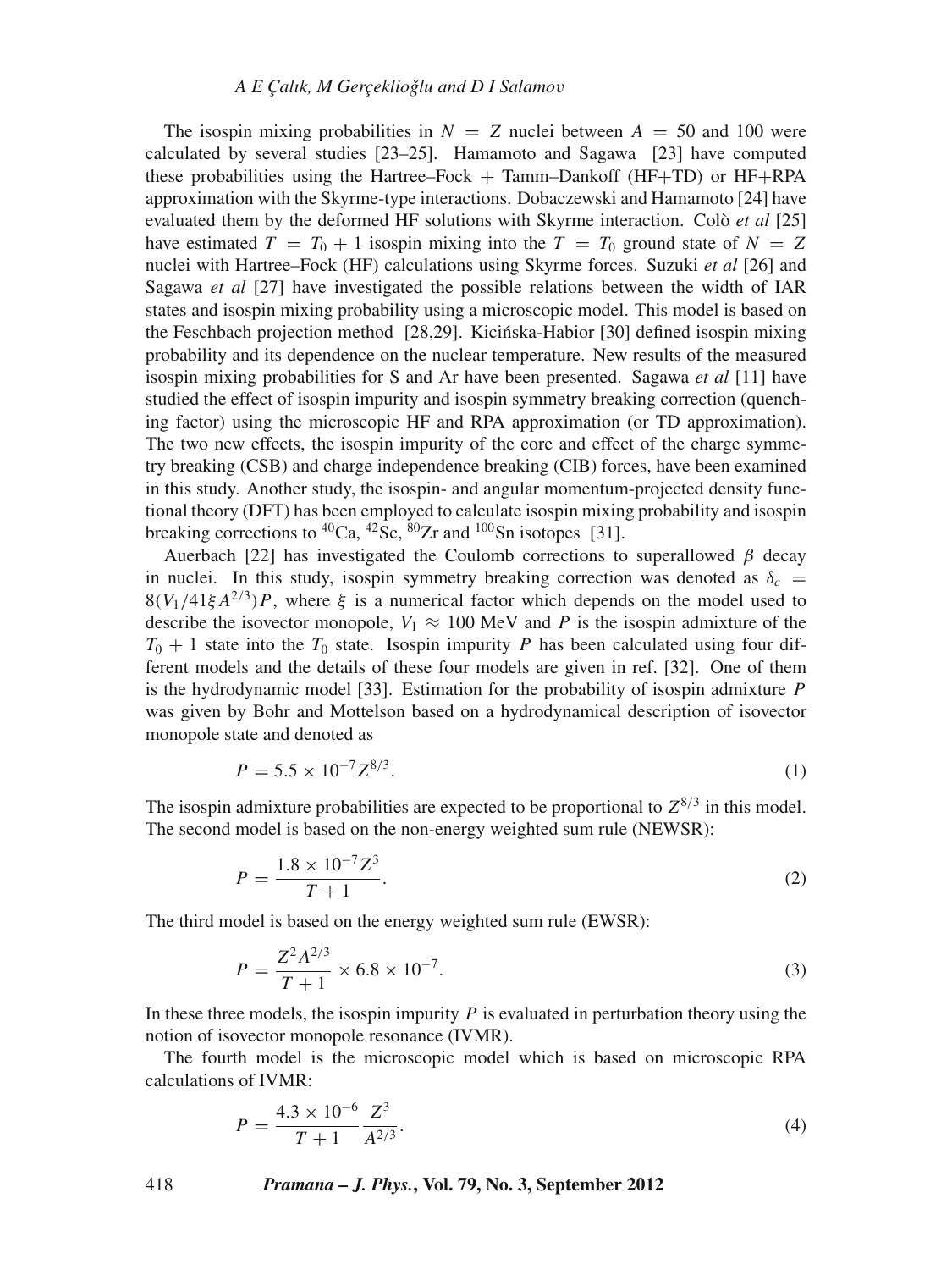The properties of the isobaric analog states are discussed in refs [26,27,34–37]. In refs [34–37], the properties of IAR have been investigated using the finite Fermi system theory.

In all these studies, the residual interaction was not related to the shell model potential in the self-consistent way; in fact such a relation is necessary because the mean-field potential includes isovector term.

Here, the initial nuclear Hamiltonian (without electromagnetic interactions) should exactly obey the isospin invariance conditions.

In refs [38,39], the broken isospin symmetry for the nuclear part of the Hamiltonian has been restored by Pyatov method [40] self-consistently. In ref. [38], the isospin mixing of ground states of the nuclei has been computed without pairing interaction. On the other hand, in refs [39,41] the same calculations have been made by taking into account the pairing interaction.

The isospin mixing and structure of the isobar analog states were investigated using several studies based on Pyatov's method [41–43]. In ref. [41], the isospin admixtures in the ground states of even–even nuclei, energies of isobar analog states and effect of the pairing correlations between nucleons were investigated for *A* = 208 nuclei. In ref. [42], the isospin admixtures of the ground states and properties of IAR were examined for the medium and heavy mass nuclei. The isospin admixture probabilities in the ground states of  $N = Z$  even–even nuclei in the mass region of 50–100 were calculated in ref. [43].

In our previous work [19], which depends on Pyatov's method, unitarity of the CKM matrix was investigated by studying the superallowed Fermi  $\beta$  decays.

In this work, the isospin mixing *P* in the ground states of the parent nuclei by considering the pairing interactions and isomultiplet structure of IAR states of the superallowed  $\beta$  decays have been investigated based on Pyatov's method. Since isospin symmetry breaking correction has been calculated for superallowed transitions in ref. [22], we have compared our calculated *P* values with the results of the hydrodynamical, NEWSR, EWSR and microscopic models.

The details of the Pyatov's method are given in ref. [41]. Here we shall only give formalism for isospin mixing in the ground state of the nucleus and the isospin structure of IAR.

## **2. Isospin mixing of ground state**

Expanding the ground state wave function in terms of pure isospin components  $|T, T_z\rangle$ , we obtain [38]:

$$
|0\rangle = |N, Z\rangle = a |T_0, T_0\rangle + b |T_0 + 1, T_0\rangle, a^2 + b^2 = 1.
$$
 (5)

The expectation value for the square of isospin in the ground state of the parent nucleus is related to the  $M^{\pm}_{\beta}$  matrix elements as

$$
\langle 0|\hat{T}^2|0\rangle = \sum_i |M_{\beta^+}^i|^2 + T_0(T_0 + 1). \tag{6}
$$

*Pramana – J. Phys.***, Vol. 79, No. 3, September 2012** 419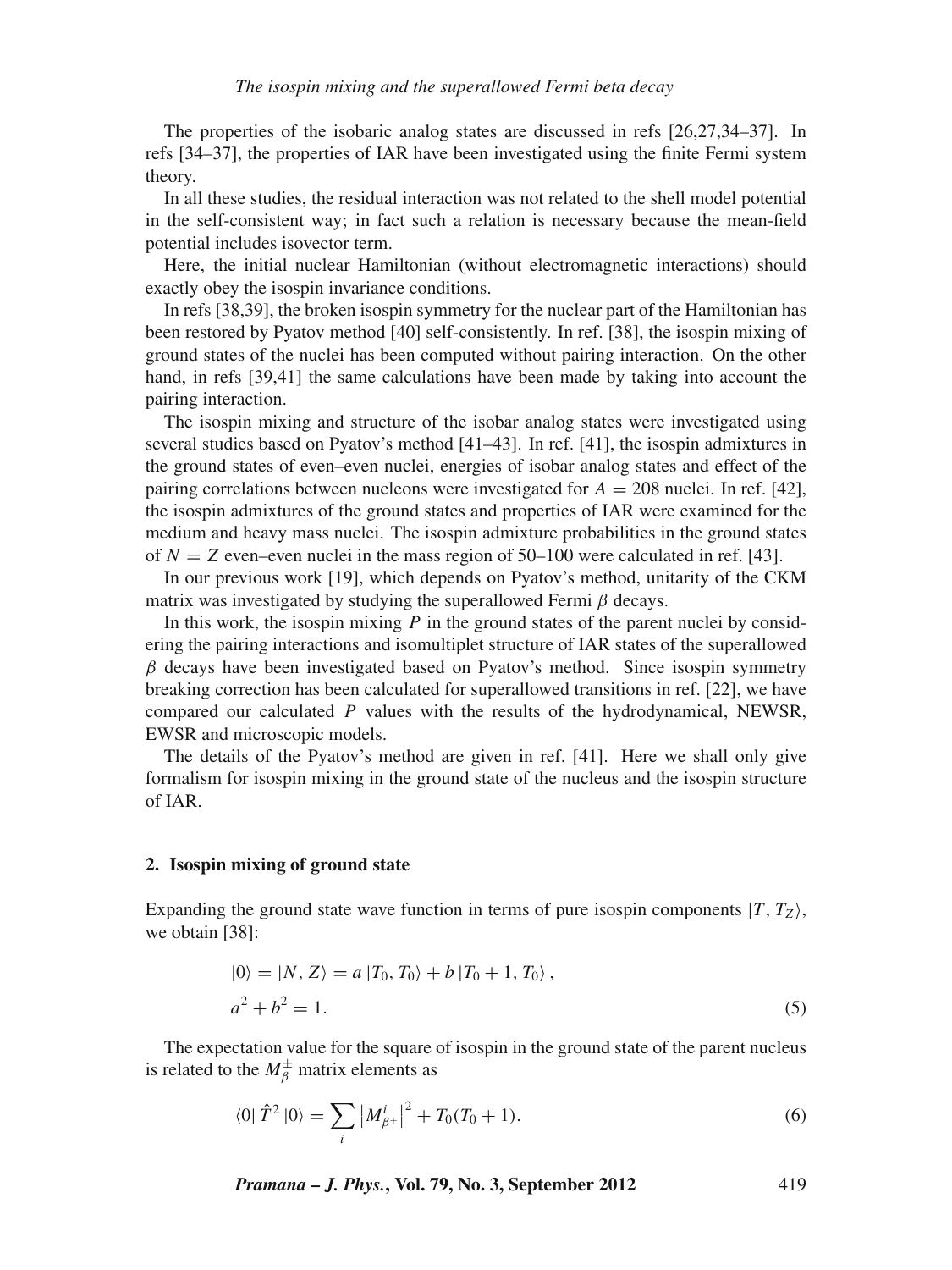The  $M^{\pm}_{\beta}$  matrix elements are shown in refs [38,39,41]. On the other hand

$$
\langle 0|\hat{T}^2|0\rangle = T_0(T_0 + 1) + 2b^2(T_0 + 1). \tag{7}
$$

From these equations, it follows that the  $T_0 + 1$  isospin admixture in the ground state of the parent nucleus is determined by the sum of squares for the  $\beta$  decay matrix elements from isobaric state of nucleus:

$$
P(T_0 + 1) = b^2 = \frac{\sum_i |M_{\beta+}^i|^2}{2(T_0 + 1)}.
$$
\n(8)

#### **3. Isospin structure of IAR**

Using the operator  $\hat{T}_-$ , we can generate a collective analog state in the nucleus:

$$
|A\rangle = |\langle 0|\hat{T}_{+}\hat{T}_{-}|0\rangle|^{-1/2}\hat{T}_{-}|0\rangle. \tag{9}
$$

Generally, this state is not an eigenstate of the Hamiltonian  $\hat{H} + \hat{h}$  (the residual interaction  $\hat{h}$  is defined by Pyatov in ref. [38]). It is distributed over the spectrum of isobaric resonances  $\hat{Q}^{\dagger}_{IAR}|0\rangle$  which contain admixtures of states with isospin  $T_0 - 1$ ,  $T_0$ ,  $T_0 + 1$ and  $T_0 + 2$ . Thus, for IAR:

$$
\hat{Q}_{IAR}^{\dagger}|0\rangle = \gamma_{IAR}|T_0 - 1, T_0 - 1\rangle + \alpha_{IAR}|T_0, T_0 - 1\rangle \n+ \beta_{IAR}|T_0 + 1, T_0 - 1\rangle + \Delta_{IAR}|T_0 + 2, T_0 - 1\rangle, \n\gamma_{IAR}^2 + \alpha_{IAR}^2 + \beta_{IAR}^2 + \Delta_{IAR}^2 = 1.
$$
\n(10)

Neglecting the small admixtures of isospin  $T_0 + 2$  in IAR, we obtain [38]

$$
\alpha_{IAR} = \frac{a\sqrt{T_0}M_{IAR}^{\beta^-}}{T_0 + b^2(T_0 + 1)},
$$
\n(11)

$$
\beta_{\text{IAR}} = \frac{b\sqrt{(2T_0 + 1)}M_{\text{IAR}}^{\beta^-}}{T_0 + b^2(T_0 + 1)},\tag{12}
$$

$$
\gamma_{IAR}^2 = 1 - (\alpha_{IAR}^2 + \beta_{IAR}^2). \tag{13}
$$

#### **4. Result and discussion**

In this section, the numerical calculations for isospin admixtures in the ground states of the parent nuclei and isospin structure of IAR states for the superallowed transitions are performed by considering pairing correlations between nucleons and including the effective Fermi interaction term in a self-consistent way.

In the calculations, the Woods–Saxon potential with the Chepurnov parametrization In the calculations, the woods-Saxon potential with the Chepurnov parametrization [44] was used and the pairing correlation function was chosen as  $C_n = C_p \approx 12/\sqrt{A}$  for open shell nuclei.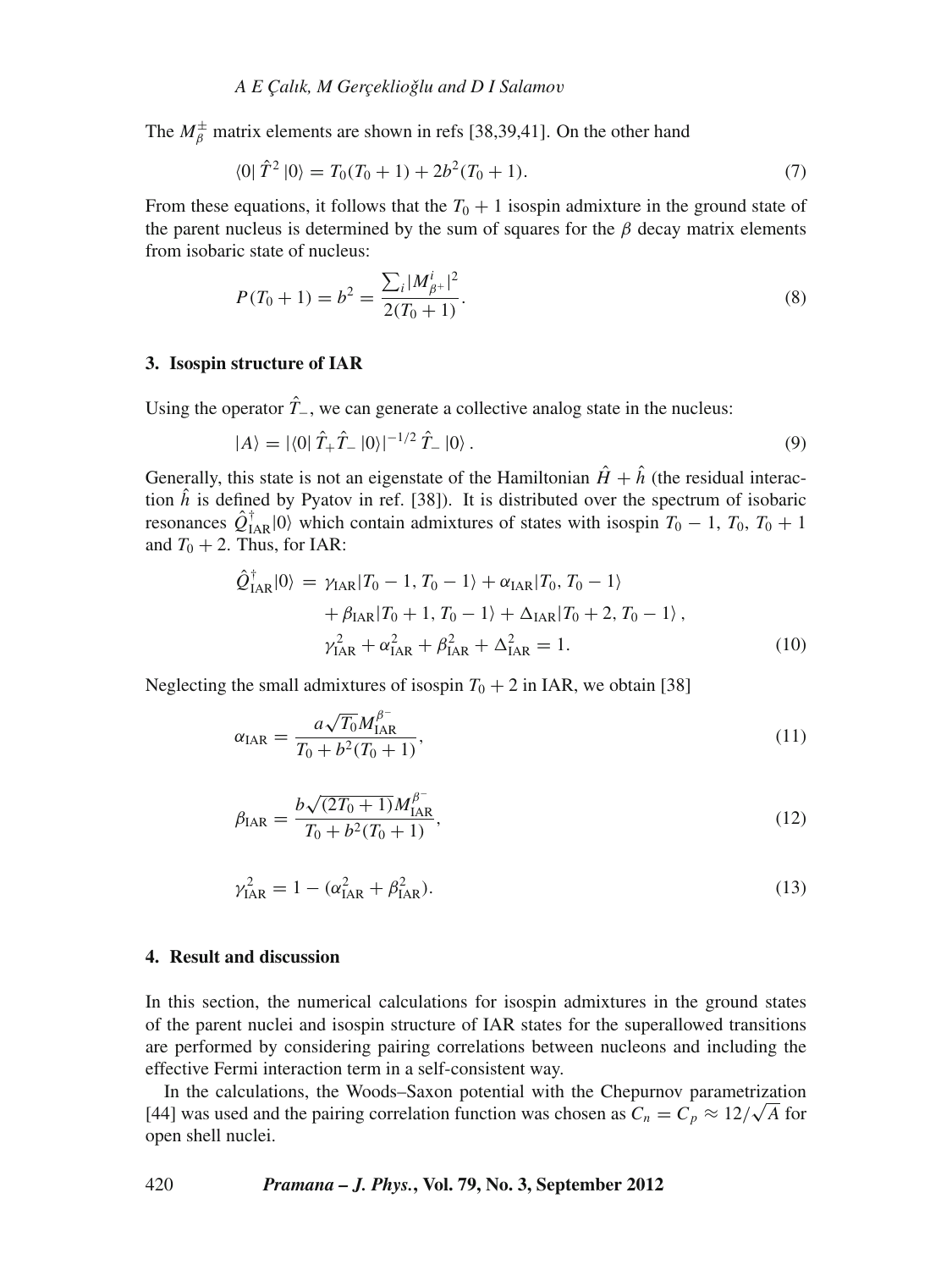|                                                                                                                                                                                                                                                                                                                                                                                          | <b>Table 1.</b> The calculated values of $b^2 = P(T_0 + 1)(\%)$ , $\alpha^2(\%)$ , $\beta^2(\%)$ and $\gamma^2(\%)$ for superallowed $0^+ \rightarrow 0^+$ Fermi $\beta$ decays. |         |                |        |                           |        |                         |        |
|------------------------------------------------------------------------------------------------------------------------------------------------------------------------------------------------------------------------------------------------------------------------------------------------------------------------------------------------------------------------------------------|----------------------------------------------------------------------------------------------------------------------------------------------------------------------------------|---------|----------------|--------|---------------------------|--------|-------------------------|--------|
|                                                                                                                                                                                                                                                                                                                                                                                          | $b^2 = P(T_0 + 1)$ (%)                                                                                                                                                           |         | $\alpha^2(\%)$ |        | $\beta^2\left(\% \right)$ |        | $\nu^2\left(\% \right)$ |        |
|                                                                                                                                                                                                                                                                                                                                                                                          | Without                                                                                                                                                                          | With    | Without        | With   | Without                   | With   | Without                 | With   |
| Isobars                                                                                                                                                                                                                                                                                                                                                                                  | pairig                                                                                                                                                                           | pairing | pairig         | pairig | pairig                    | pairig | pairig                  | pairig |
|                                                                                                                                                                                                                                                                                                                                                                                          | 0.008                                                                                                                                                                            | 0.008   | 98.561         | 98.561 | 0.024                     | 0.024  | 1.415                   | 1.415  |
|                                                                                                                                                                                                                                                                                                                                                                                          | 0.039                                                                                                                                                                            | 0.039   | 99.232         | 99.232 | 0.114                     | 0.114  | 0.654                   | 0.654  |
|                                                                                                                                                                                                                                                                                                                                                                                          |                                                                                                                                                                                  | 0.093   | 99.458         | 99.130 | 0.224                     | 0.276  | 0.318                   | 0.593  |
|                                                                                                                                                                                                                                                                                                                                                                                          |                                                                                                                                                                                  | 0.193   | 99.102         | 98.543 | 0.528                     | 0.570  | 0.370                   | 0.887  |
|                                                                                                                                                                                                                                                                                                                                                                                          | $\begin{array}{c} 0.075 \\ 0.177 \\ 0.231 \end{array}$                                                                                                                           | 0.230   | 99.004         | 98.116 | 0.686                     | 0.678  | 0.310                   | 1.206  |
|                                                                                                                                                                                                                                                                                                                                                                                          | 0.319                                                                                                                                                                            | 0.259   | 98.563         | 97.971 | 0.945                     | 0.763  | 0.492                   | 1.266  |
|                                                                                                                                                                                                                                                                                                                                                                                          | 0.456                                                                                                                                                                            | 0.319   | 97.969         | 97.371 | 1.345                     | 0.933  | 0.686                   | 1.696  |
|                                                                                                                                                                                                                                                                                                                                                                                          | 0.636                                                                                                                                                                            | 0.446   | 97.319         | 96.464 | 1.869                     | 1.298  | 0.813                   | 2.238  |
|                                                                                                                                                                                                                                                                                                                                                                                          | 0.880                                                                                                                                                                            | 0.433   | 95.957         | 95.799 | 2.555                     | 1.250  | 1.488                   | 2.951  |
| $[{{\rm O}C \to J_1^{\rm G} B}]\atop {s^4 \Delta C \to J_1^{\rm G} M_0^{\rm G}}\atop {s^4 \Delta C \to J_2^{\rm G} M_0^{\rm G}}\atop {s^4 \Delta C \to J_1^{\rm G} M_0^{\rm G}}\atop {s^4 \Delta C \to J_1^{\rm G} M_0^{\rm G}}\atop {s^4 \Delta C \to J_1^{\rm G} M_0^{\rm G}}\atop {s^4 \Delta C \to J_1^{\rm G} M_0^{\rm G}}\atop {s^4 \Delta C \to J_1^{\rm G} M_0^{\rm G}}\atop {s$ | 0.962                                                                                                                                                                            | 0.569   | 94.676         | 91.793 | 2.744                     | 1.577  | 2.580                   | 6.630  |
|                                                                                                                                                                                                                                                                                                                                                                                          | 1.083                                                                                                                                                                            | 0.603   | 94.367         | 90.134 | 3.084                     | 1.641  | 2.548                   | 8.226  |
| $\frac{74}{37}\text{Rb} \rightarrow \frac{74}{36}\text{Kr}$                                                                                                                                                                                                                                                                                                                              | .533                                                                                                                                                                             | 0.545   | 92.219         | 90.264 | 4.306                     | 1.484  | 3.475                   | 8.252  |

*Pramana – J. Phys.***, Vol. 79, No. 3, September 2012** 421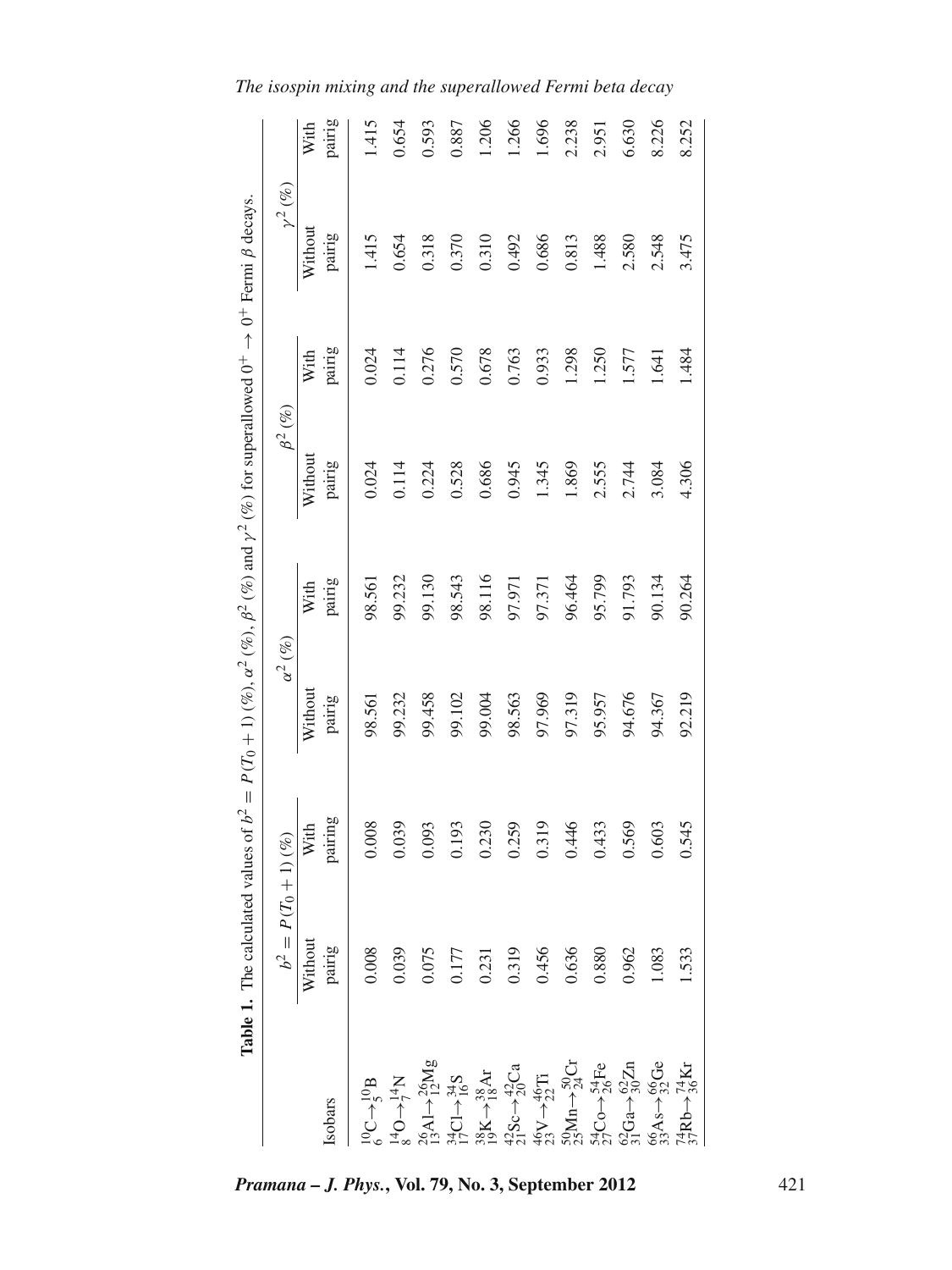The calculated values of  $b^2 = P(T_0 + 1)(\%)$ ,  $\alpha^2(\%)$ ,  $\beta^2(\%)$  and  $\gamma^2(\%)$  are given for superallowed  $0^+ \rightarrow 0^+$  Fermi *β* decays in table 1. All values tabulated for <sup>10</sup>C and <sup>14</sup>O are the same for both with and without pairing calculations. Because of the poor nucleon number, it is not possible to calculate the pairing effects of  ${}^{10}C$  and  ${}^{14}O$ .

In figure 1, the  $T_0 + 1$  isospin admixtures in the ground states of the parent nuclei of the investigated superallowed decays calculated by the Pyatov method are compared with the results of the hydrodynamical, NEWSR, EWSR and microscopic models. In figure 1, the curves with filled and open circles correspond to our calculations without and with pairing correlations between nucleons, respectively. As seen from the figure, the admixture probability  $b^2 = P(T_0 + 1)(\%)$  increases with increasing proton number for all models. It is well known that the isospin admixture probability is proportional to  $Z^{8/3}$  in hydrodynamical model [33], and it is given by eq. (1). In the other models, the admixture probability is proportional to the power of *Z* as can be seen in eqs  $(2)$ –(4). The calculations of hydrodynamic and EWSR models are overlapped. The values for microscopic model are smaller than for our calculations and hydrodynamic models. Values for NEWSR model are the smallest ones. In general, the values for hydrodynamic, NEWSR, ESWR, microscopic and our calculations with pairing are almost equivalent. Thus, it can be said that our calculated values depend on the power of *Z* as other models. According to our calculations, when proton number increases the difference between values without and with pairing correlations also increases. In the first five nuclei, there is no difference between values with and without pairing but after the fifth one, the pairing correlations between nucleons lead to a shift in the isospin admixture probability values to the results of the other model calculations. This result is natural. When the mass number increases, the pairing correlations are more effective because the isovector potential decreases. As a result, the isospin mixing probability values with pairing interactions are in good agreement with the other model results.



**Figure 1.** Amplitudes of isospin  $T_0 + 1$  admixtures in the ground states of the parent nuclei of the investigated isobars.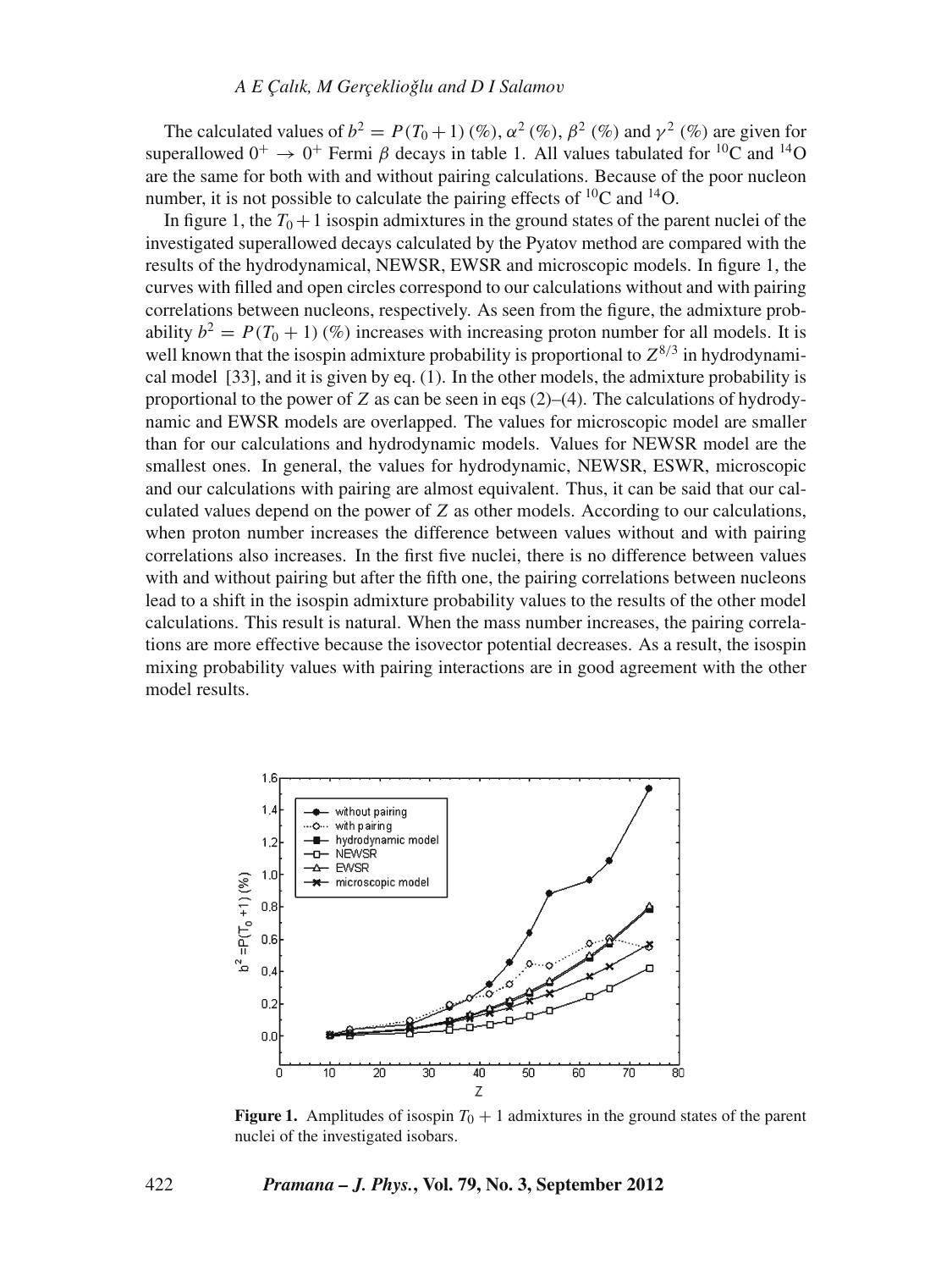

**Figure 2.** The variation of  $\alpha^2(\%)$  (the contribution of the *T*<sub>0</sub> isospin state to the IAR) with respect to the proton number *Z*.

The calculated values for  $\alpha^2$  (%),  $\beta^2$  (%),  $\gamma^2$  (%) which characterize the  $T_0$ ,  $T_0 + 1$ and  $T_0 - 1$  isospin components of IAR states are given in figures 2, 3 and 4, respectively. In all the figures, the solid lines correspond to no pairing while the dashed lines stand for pairing correlations between nucleons.

The contribution of  $T_0$  isospin state to IAR state ( $\alpha^2$  (%)) is shown in figure 2. In IAR state of the investigated nuclei, the highest value is attributed to  $\alpha^2$  (%). The contribution varies between 90 and 99% in all the nuclei. As it is known from eq. (11),  $\alpha^2$  (%) is related to *a* and *b*. In eq. (5), *a* and *b* are defined as  $a^2 + b^2 = 1$ . It was already explained



**Figure 3.** The variation of  $\beta^2(\%)$  (the contribution of the  $T_0 + 1$  isospin state to the IAR) with respect to the proton number *Z*.

*Pramana – J. Phys.***, Vol. 79, No. 3, September 2012** 423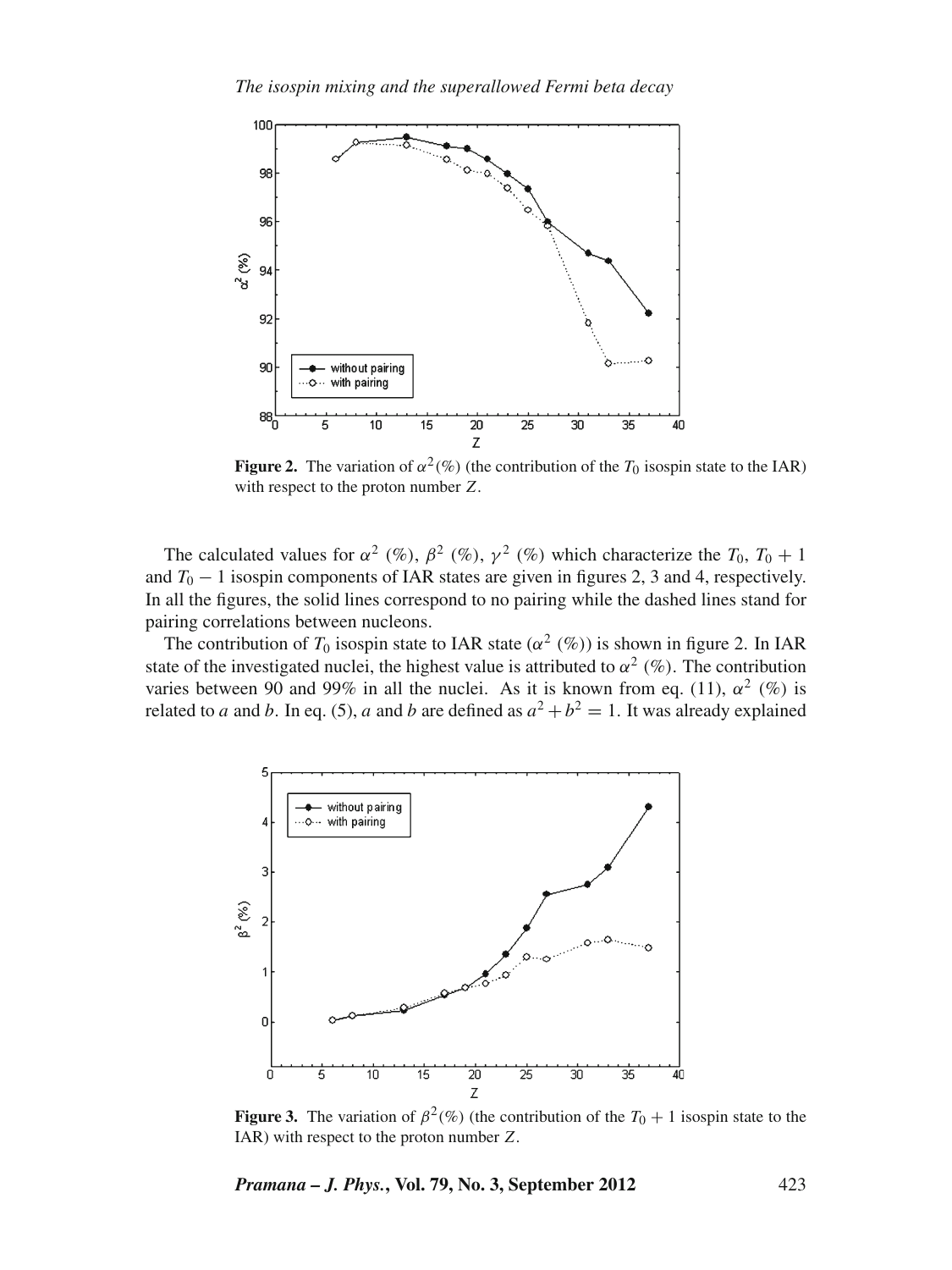

**Figure 4.** The variation of  $\gamma^2(\%)$  (the contribution of the  $T_0 - 1$  isospin state to the IAR) with respect to the proton number *Z*.

as to why the admixture probability  $b^2 = P(T_0 + 1)(\%)$  increases with increasing proton number. According to eq. (5), when  $b^2$  increases, the  $a^2$  values decrease. Consequently,  $\alpha^2$  (%) values decrease with increasing proton number for calculations without and with pairing. As seen in the figure, the  $\alpha^2$  (%) values with pairing are smaller than the values without pairing. This result can be explained as; when the pairing interaction is considered, densities of final states of the transition are increasing, and due to the strength of the transition re-distribution between these new states, the IAR values decrease.

It can be seen that, curves corresponding to our calculations are similar in figures 1 and 3. This is the natural consequence of proportionality of  $\beta^2$  (%) to the  $T_0 + 1$  isospin admixture  $b^2 = P(T_0 + 1)(\%)$  seen in eq. (12). Our results confirm this similarity. Therefore, the same physical arguments for the  $b^2 = P(T_0 + 1)(%$  values are given for the  $\beta^2$  (%) values also. The  $\beta^2$  (%) contribution changes to 0.1–4.5%. The  $\beta^2$  (%) values are very small compared to  $\alpha^2$  (%) and  $\gamma^2$  (%) values.

The contribution of  $T_0 - 1$  isospin state to IAR state ( $\gamma^2$  (%)) is plotted in figure 4. The  $\gamma^2$  (%) values are 10–30 times lower than the  $\alpha^2$  (%) results. The contribution changes to 0.3–8% in all nuclei. In both calculations without and with pairing, it shows that  $y^2$  (%) values increase whereas proton number increases. It is an expected result from eq. (13).

## **5. Conclusion**

In the microscopic theory of atomic nucleus, some essential symmetries of the nuclear Hamiltonian are broken by the model. Here, isotopic symmetry, i.e. charges independent of the nuclear forces, has been broken by Coulomb forces. However, the isovector term in the nuclear shell model Hamiltonian also breaks the isotopic invariance. The former breaking is not natural and it is necessary to compensate its effect in the wave functions and matrix elements. This point has not been stressed in other studies. The mentioned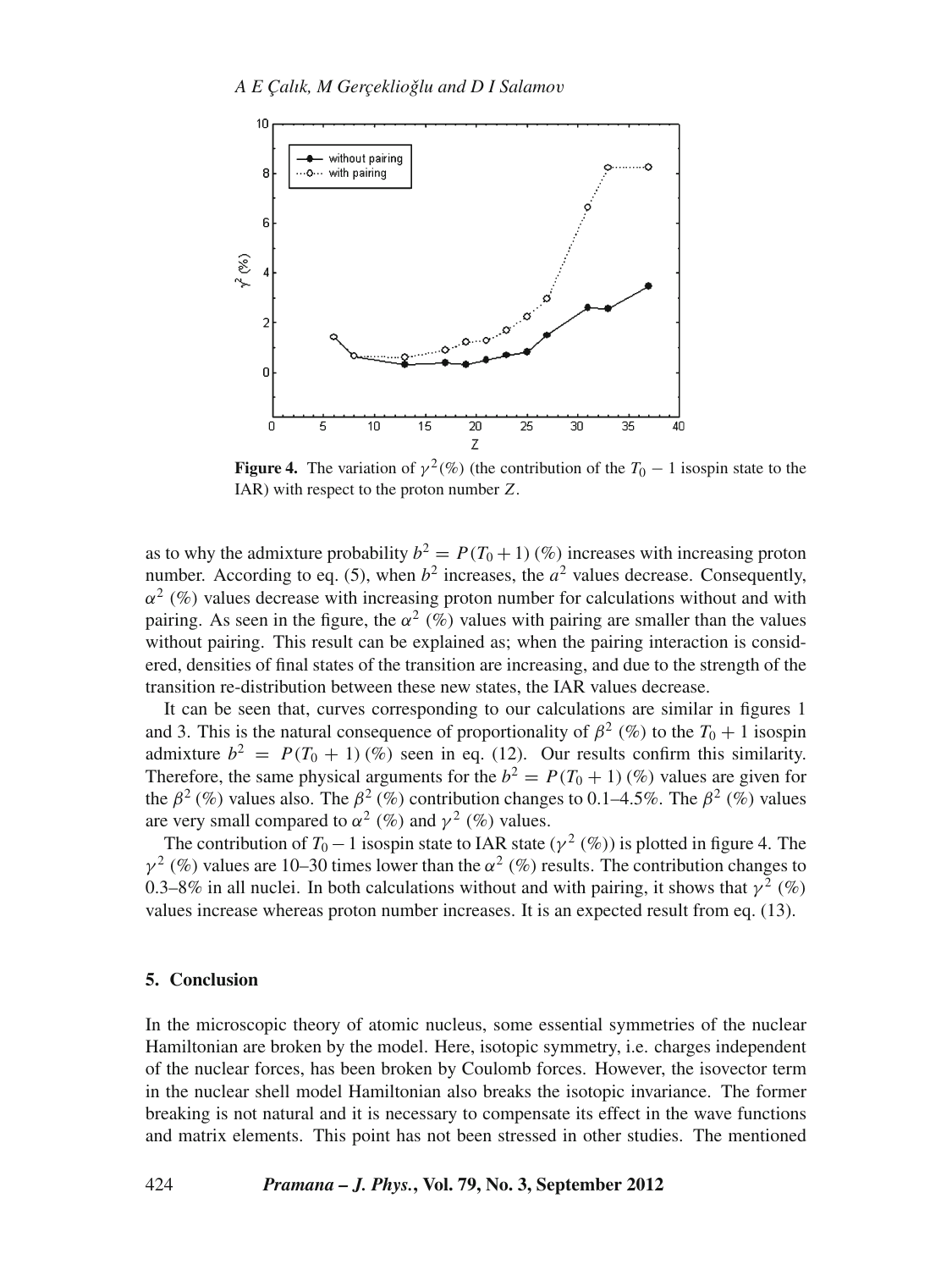compensation has been performed using the Pyatov's restoration method. Here, restoration procedure is based on the shell model potential and on the assumption of seperability of the residual interaction. After the restoration, the model is free of any adjustable parameters. As a result of the present calculations, the following conclusions are drawn:

The effect of pairing correlations between nucleons on the isospin admixtures have been dominantly seen in the superallowed  $\beta$  transitions with big mass number. This implies that the isospin admixtures play a more important role in these isotopes. As a result, the calculated values of  $P = b^2$  (%) with pairing by Pyatov method are the same order of those of other models.

The investigated isospin structure of IAR states of the transitions determines that when the mass number increases, the affect of pairing interaction between nucleons is important for the superallowed Fermi  $\beta$  transitions.

## **Acknowledgements**

A E Çalık is grateful to Dr C Parlak for his help in editing.

## **References**

- [1] R J Blin-Stoyle, *Isospin in nuclear physics* edited by D H Wilkinson (North-Holland, Amsterdam, 1969) pp. 115–172
- [2] I S Towner and J C Hardy, *Nucl. Phys.* **A205**, 33 (1973)
- [3] D H Wilkinson, *Phys. Lett.* **65B**, 9 (1976)
- [4] J C Hardy and I S Towner, *Nucl. Phys.* **A254**, 221 (1975)
- [5] I S Towner, J C Hardy and M Harvey, *Nucl. Phys.* **A284**, 269 (1977)
- [6] W E Ormand and B A Brown, *Phys. Re*v*. Lett.* **62**, 866 (1989)
- [7] F C Barker, *Nucl. Phys.* **A537**, 134 (1992)
- [8] F C Barker, *Nucl. Phys.* **A579**, 62 (1994)
- [9] D H Wilkinson, *Nucl. Instrum. Methods* **A335**, 201 (1993)
- [10] W E Ormand and B A Brown, *Phys. Re*v*.* **C52**, 2455 (1995)
- [11] H Sagava, N Van Giai and T Suzuki, *Phys. Re*v*.* **C53**, 2163 (1996)
- [12] P Navrátil, B R Barrett and W E Ormand, *Phys. Re*v*.* **C56**, 2542 (1997)
- [13] D H Wilkinson, *Nucl. Instrum. Methods* **A488**, 654 (2002)
- [14] I S Towner and J C Hardy, *Phys. Re*v*.* **C66**, 035501 (2002)
- [15] J C Hardy and I S Towner, *Phys. Re*v*.* **C71**, 055501 (2005)
- [16] I S Towner and J C Hardy, *Phys. Re*v*.* **C77**, 025501 (2008)
- [17] H Liang, N Van Giai and J Meng, arXiv:0904.3673v2 [nucl-th]
- [18] J C Hardy and I S Towner, *Phys. Re*v*.* **C79**, 055502 (2009)
- [19] A E Çalık, M M Gerçeklioğlu and D I Salamov, Z. *Naturforsch*. **64a**, 865 (2009)
- [20] J C Hardy and I S Towner, *Nucl. Phys.* **A844**, 138c (2010)
- [21] G F Grinyer, C E Svensson and B A Brown, *Nucl. Instrum. Methods* **A622**, 236 (2010)
- [22] N Auerbach, *Phys. Re*v*.* **C79**, 035502 (2009)
- [23] I Hamamoto and H Sagawa, *Phys. Re*v*.* **C48**, 960 (1993)
- [24] J Dobaczewski and I Hamamoto, *Phys. Lett.* **B345**, 181 (1995)
- [25] G Colò, M A Nagarajan, P Van Isacker and A Vitturi, *Phys. Re*v*.* **C52**, R1175 (1995)
- [26] T Suzuki, H Sagawa and G Colò, *Phys. Re*v*.* **C54**, 2954 (1996)
- [27] H Sagawa, P F Bortignon and G Colò, *Phys. Lett.* **B444**, 1 (1998)
- [28] H Feschbach, *Annu. Re*v*. Nucl. Sci.* **8**, 44 (1958)